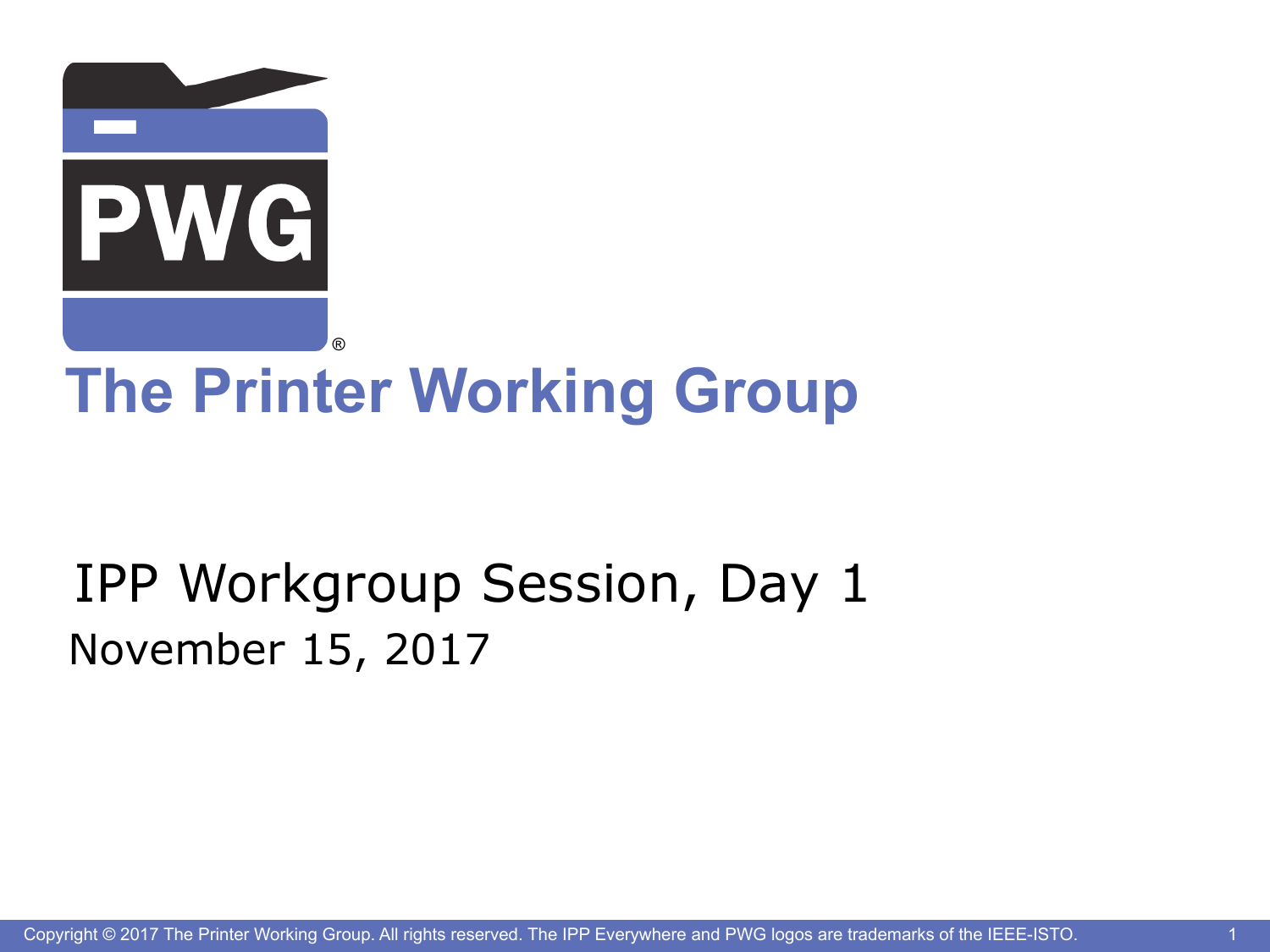### PWG IP Policy



- "This meeting is being held in accordance with the PWG Intellectual Property Policy"
	- [http://www.pwg.org/chair/membership\\_docs/pwg-ip-policy.pdf](http://www.pwg.org/chair/membership_docs/pwg-ip-policy.pdf)
- TL;DR: Anything you say in a PWG meeting or email to a PWG address can be used in a PWG standard
	- (but please do read the IP policy above if you haven't done so)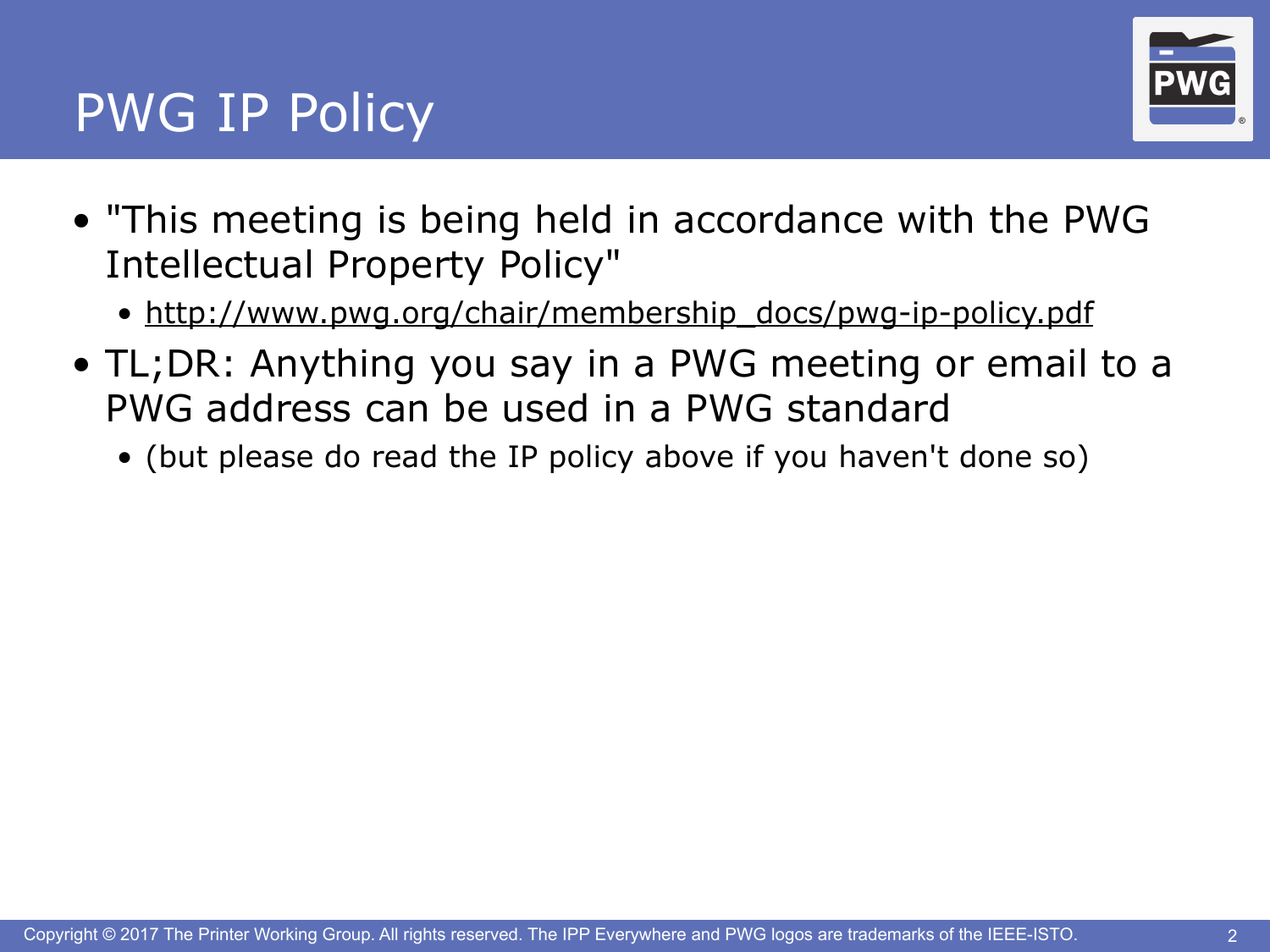### Agenda



#### **November 15, 2017**

| When                      | What                                               |
|---------------------------|----------------------------------------------------|
|                           | 10:30 - 12:00 IPP Workgroup Status and IPP Presets |
| 12:00 - 12:30 Lunch Break |                                                    |
|                           | 12:30 - 3:30 IPP System Service v1.0               |

#### **November 16, 2017**

| When                      | What                                                                                   |
|---------------------------|----------------------------------------------------------------------------------------|
|                           | 11:00 - 12:00 IPP Get-User-Printer-Attributes and<br><b>IPP Authentication Methods</b> |
| 12:00 - 12:30 Lunch Break |                                                                                        |
|                           | 12:30 - 2:00 Liaison Status and Next Steps                                             |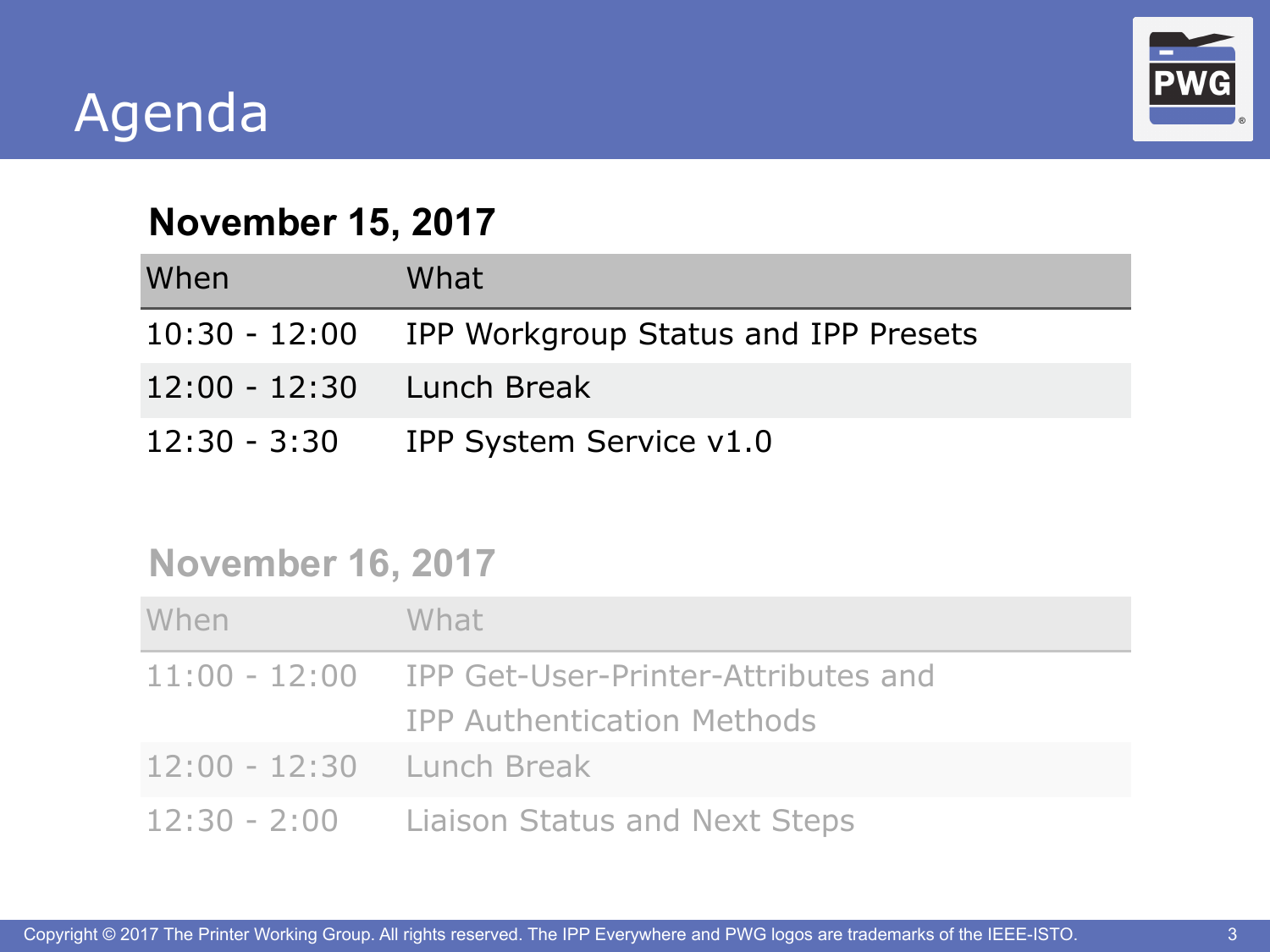### Charter



- Current charter:
	- <http://ftp.pwg.org/pub/pwg/ipp/charter/ch-ipp-charter-20170615.pdf>
- The Internet Printing Protocol (IPP) workgroup is chartered with the maintenance of IPP, the IETF IPP registry, and support for new clients, network architectures (Cloud, SDN), service bindings for MFDs and Imaging Systems, and emerging technologies such as 3D Printing
- In addition, we maintain the IETF Finisher MIB, Job MIB, and Printer MIB registries, and handle synchronization with changes in IPP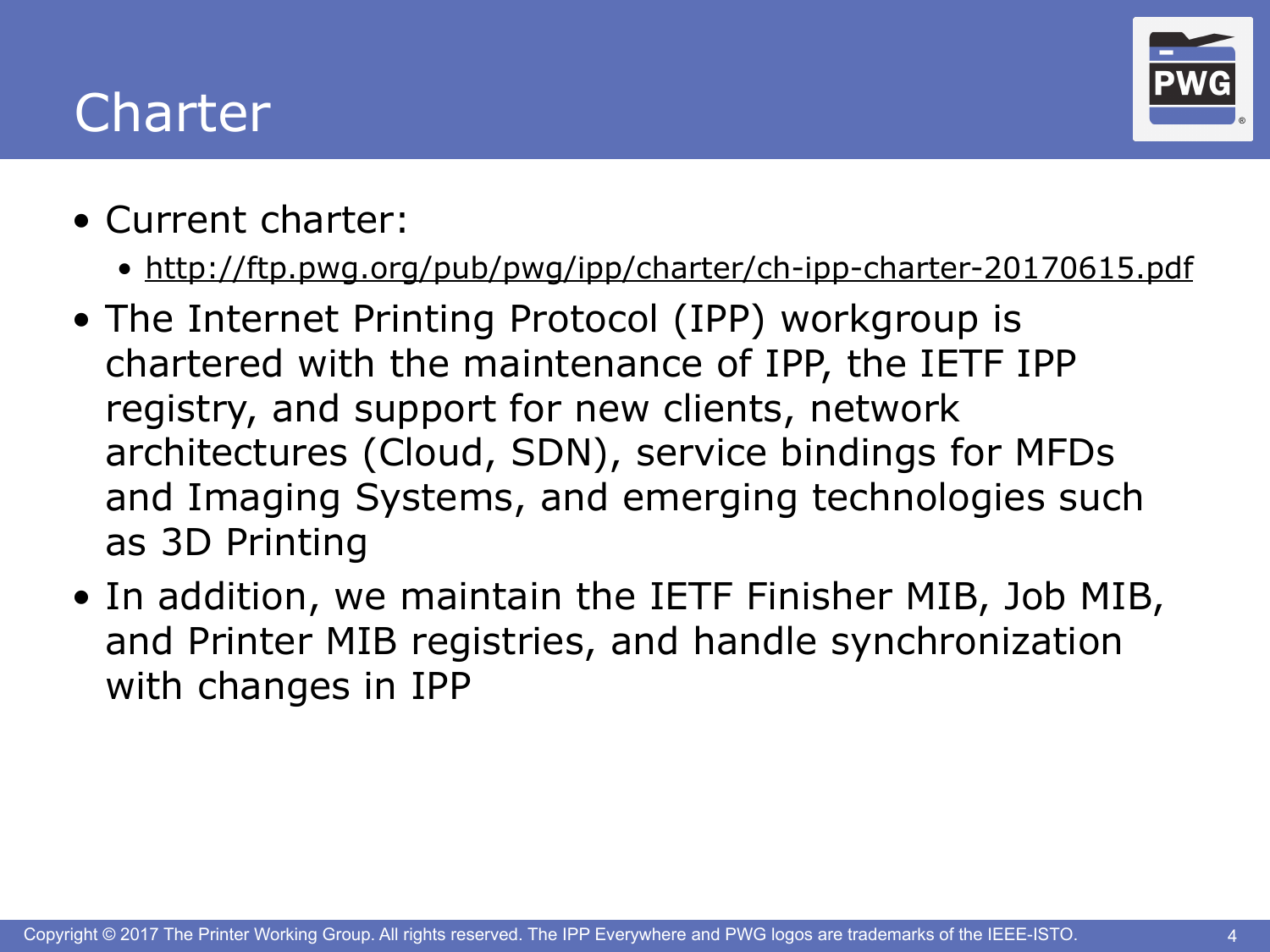### **Officers**

®

- IPP WG Co-Chairs:
	- Paul Tykodi (TCS)
	- Ira McDonald (High North)
- IPP WG Secretary:
	- Michael Sweet (Apple)
- IPP WG Document Editors:
	- Ira McDonald (High North) IPP System Service (SYSTEM)
	- Michael Sweet (Apple) IPP System Service (SYSTEM)
	- Smith Kennedy (HP Inc.) Various white papers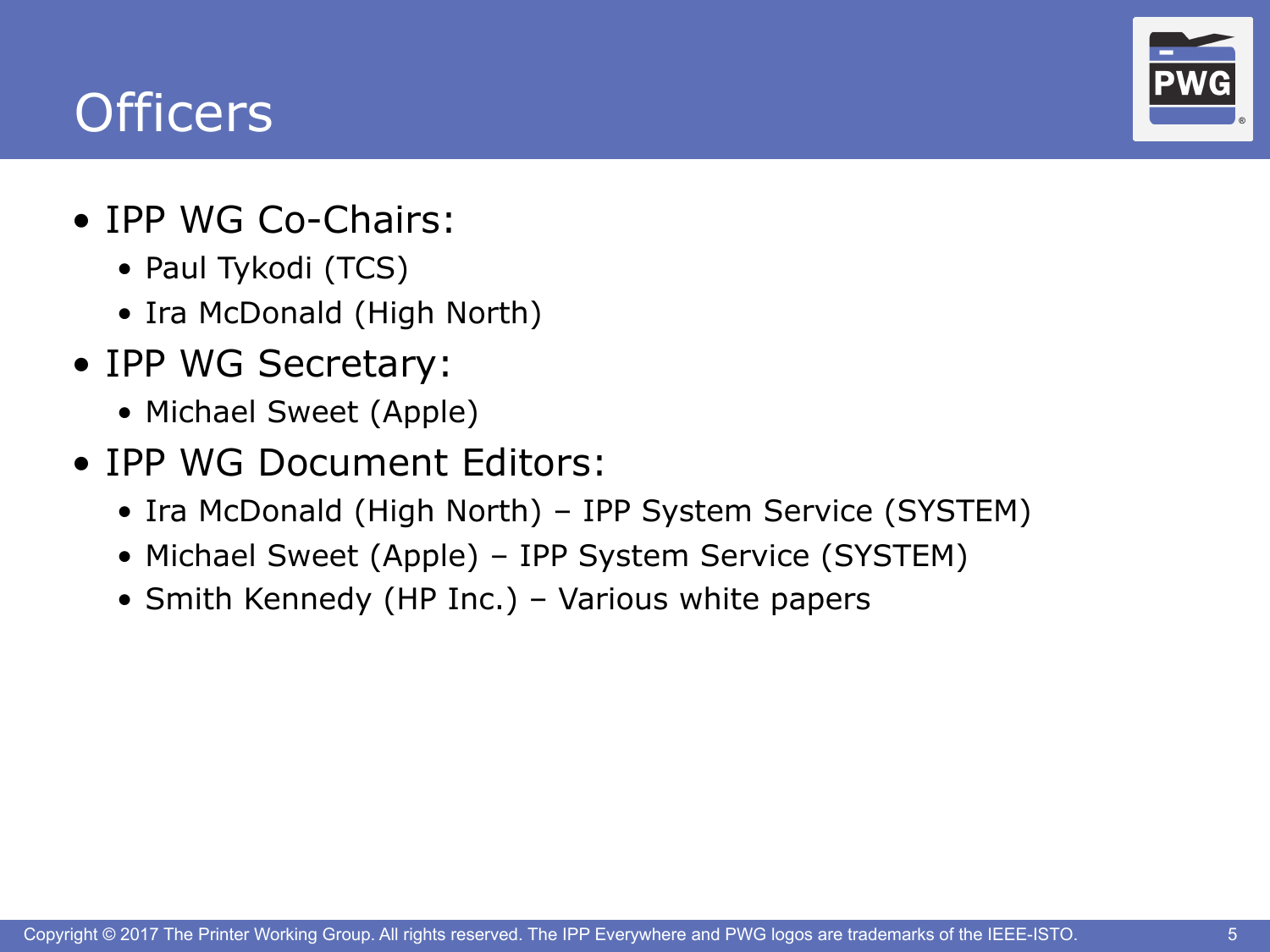## Status  $(1/2)$

- PWG Specifications in development:
	- IPP System Service v1.0 (SYSTEM) Prototype Draft
- IPP Registration Documents in development:
	- IPP Authentication Methods Interim Draft
	- IPP Get-User-Printer-Attributes Stable Draft
	-
- 
- 
- IPP Presets Stable Draft
- Recent Candidate Standards:
	- PWG 5100.1-2017: IPP Finishings 2.1 (FIN)
	- PWG 5100.21-2017: IPP 3D Printing Extensions v1.0 (3D)
- Recent IETF RFCs:
	- RFC 8010: Internet Printing Protocol/1.1: Encoding and Transport
	- RFC 8011: Internet Printing Protocol/1.1: Model and Semantics



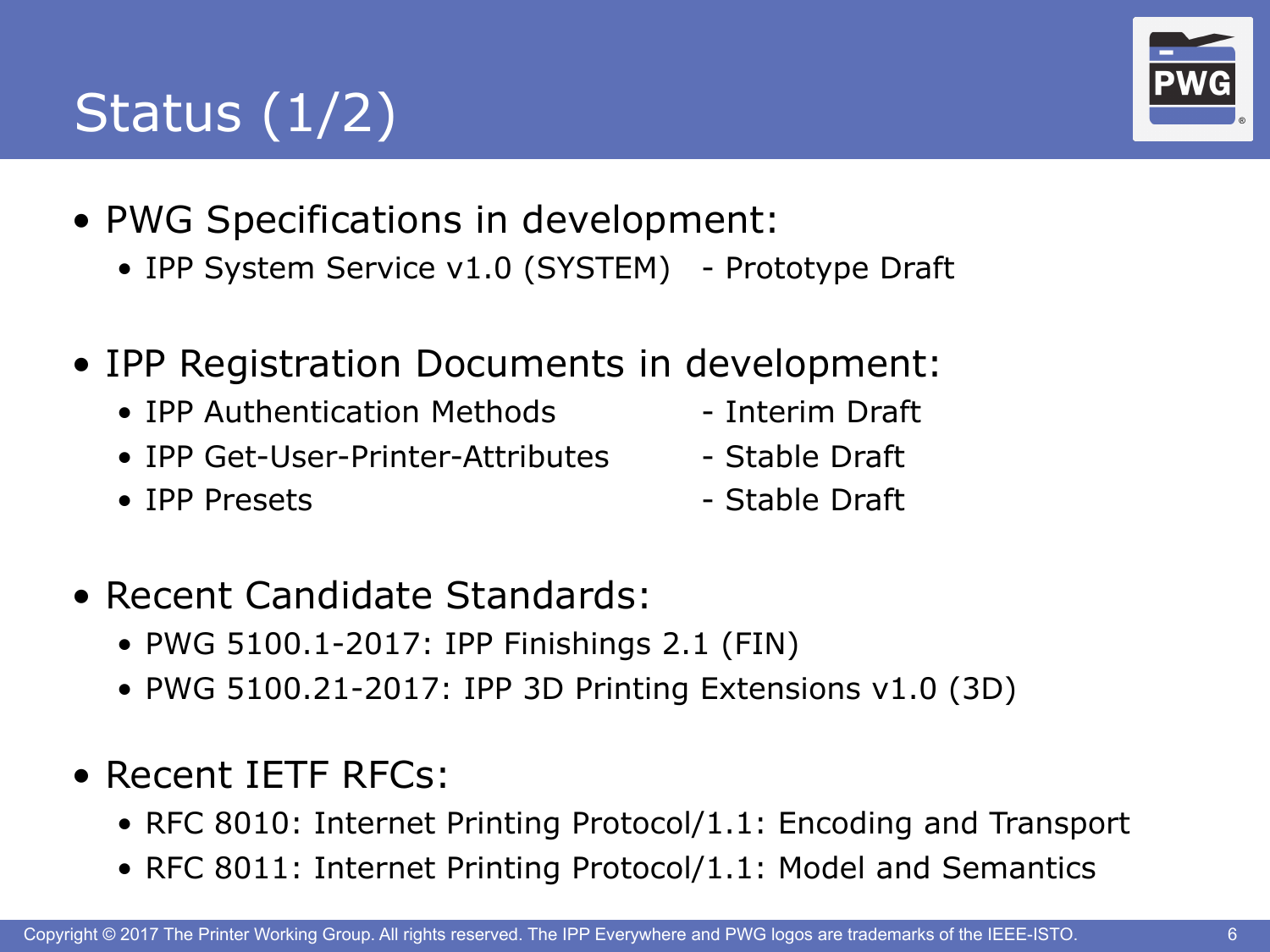# Status  $(2/2)$



- Up-to-date pending IANA registrations online:
	- <http://www.pwg.org/ipp/ipp-registrations.xml>
	- Continue to maintain this in parallel for new specifications
	- Github repository:<https://github.com/istopwg/ippregistry>
- IPP Everywhere Printer Self-Certifications:
	- <https://www.pwg.org/printers>
	- 206 printers currently listed (more than doubled since August 2017)
	- Second 1.0 self-certification tools update released in October 2017
- IPP Sample Code:
	- Github repository:
		- <https://github.com/istopwg/ippsample>
	- Fork of CUPS code includes ippfind, ippproxy, ippserver, ipptool, ipptransform, and ipptransform3d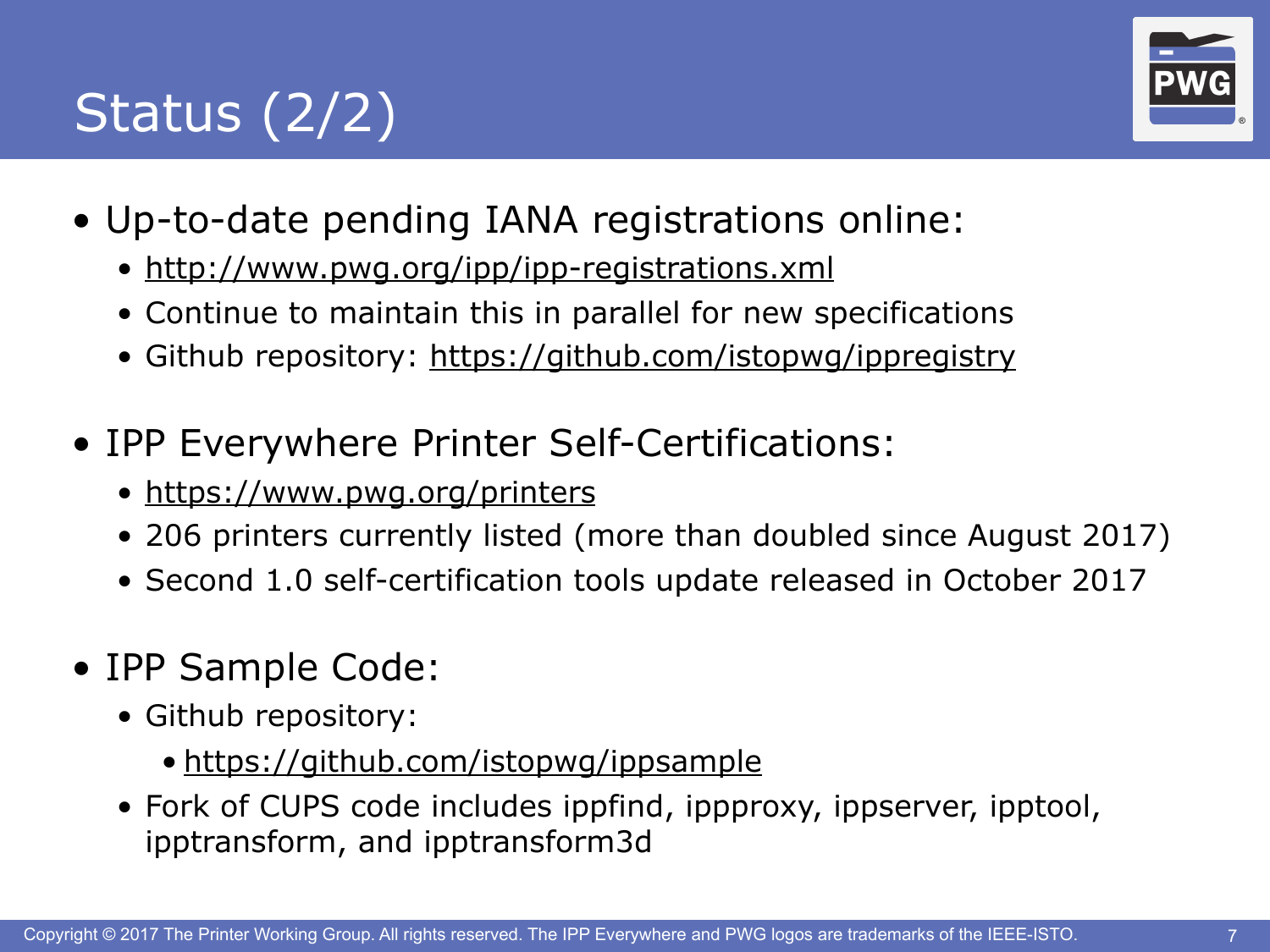### IETF IPP/1.1 Updates



- RFCs 8010 and 8011 have been published which replace (obsolete) RFCs 2910, 2911, 3381 (deprecated job progress attributes), and 3382 (collection attribute syntax)
- Published RFCs:
	- <http://tools.ietf.org/html/rfc8010>
	- <http://tools.ietf.org/html/rfc8011>
- **Pending:** Advance RFC 8010 and 8011 to IETF Internet Standard through status change
	- IESG process described in RFCs 2026 and 6410
	- Mike and Ira working on this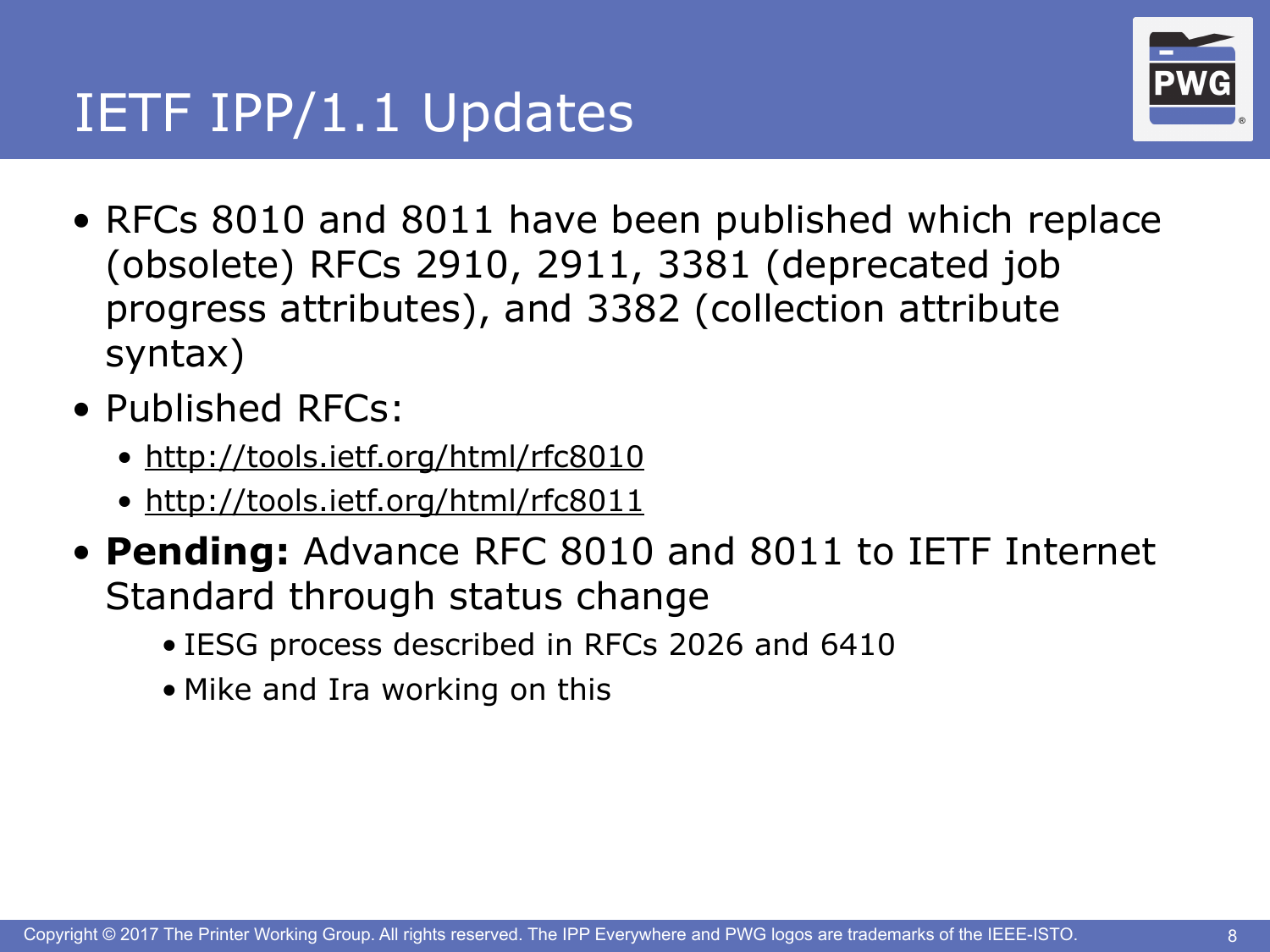

## IPP Everywhere Self-Certification

- Resources:
	- [http://www.pwg.org/ipp/everywhere.html](http://www.pwg.org/ipp/) (for tools/info)
	- <https://www.pwg.org/ippeveselfcert> (submission form)
	- <http://www.pwg.org/printers> (printer list)
	- <https://github.com/istopwg/ippeveselfcert> (Github repo)
- Released v1.0 Update 2 of self-certification tools on October 13th, 2017
- Planning future 1.1 errata update for manual and tools in 2018:
	- More tests (Cancel-My-Jobs, Close-Job, Identify-Printer)
	- Other necessary changes that are not simple bug fixes in the tools/ submission portal
- Proposed Schedule:
	- 1.1 errata update: Q1 2018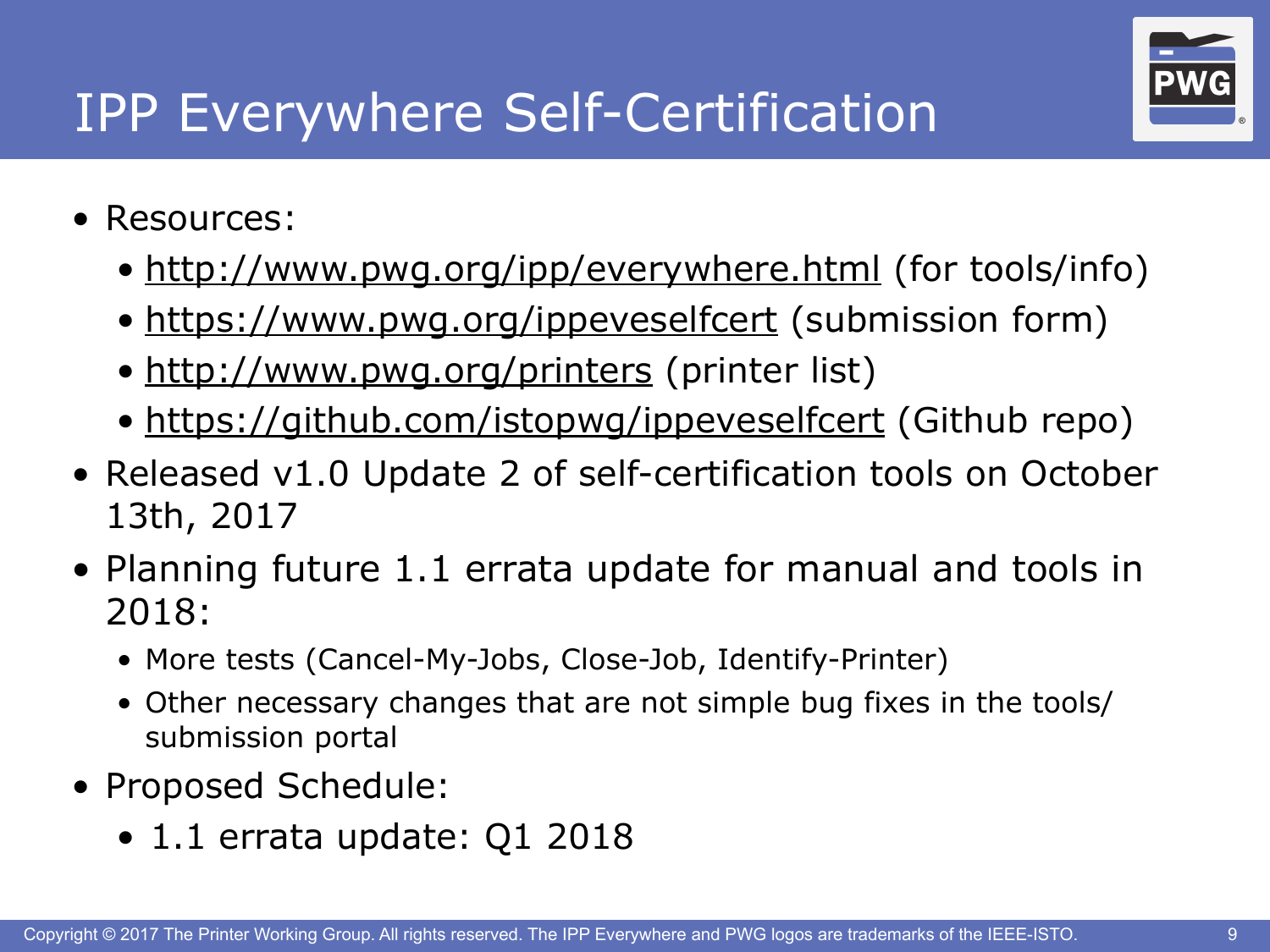### **CUPS License Change**



- On November 7, Apple announced that CUPS will now be licensed under the Apache License Version 2.0
	- Previously CUPS used the GPLv2 and LGPLv2 licenses with some exceptions
	- The old licenses were incompatible with GPLv3, Apache, and several other open source licenses
	- The new license may be incompatible with GPLv2-only software (depends on whether you consider CUPS part of the base OS)
- This affects the IPP Sample and IPP Everywhere Self-Certification Github repositories which use CUPS code
	- Currently these repositories use a dual CUPS + New BSD open source license
	- As soon as the latest CUPS code is incorporated, the new CUPS license will be used for that code.
	- Question: Should we simplify the PWG Github code to use a single license (Apache V2)?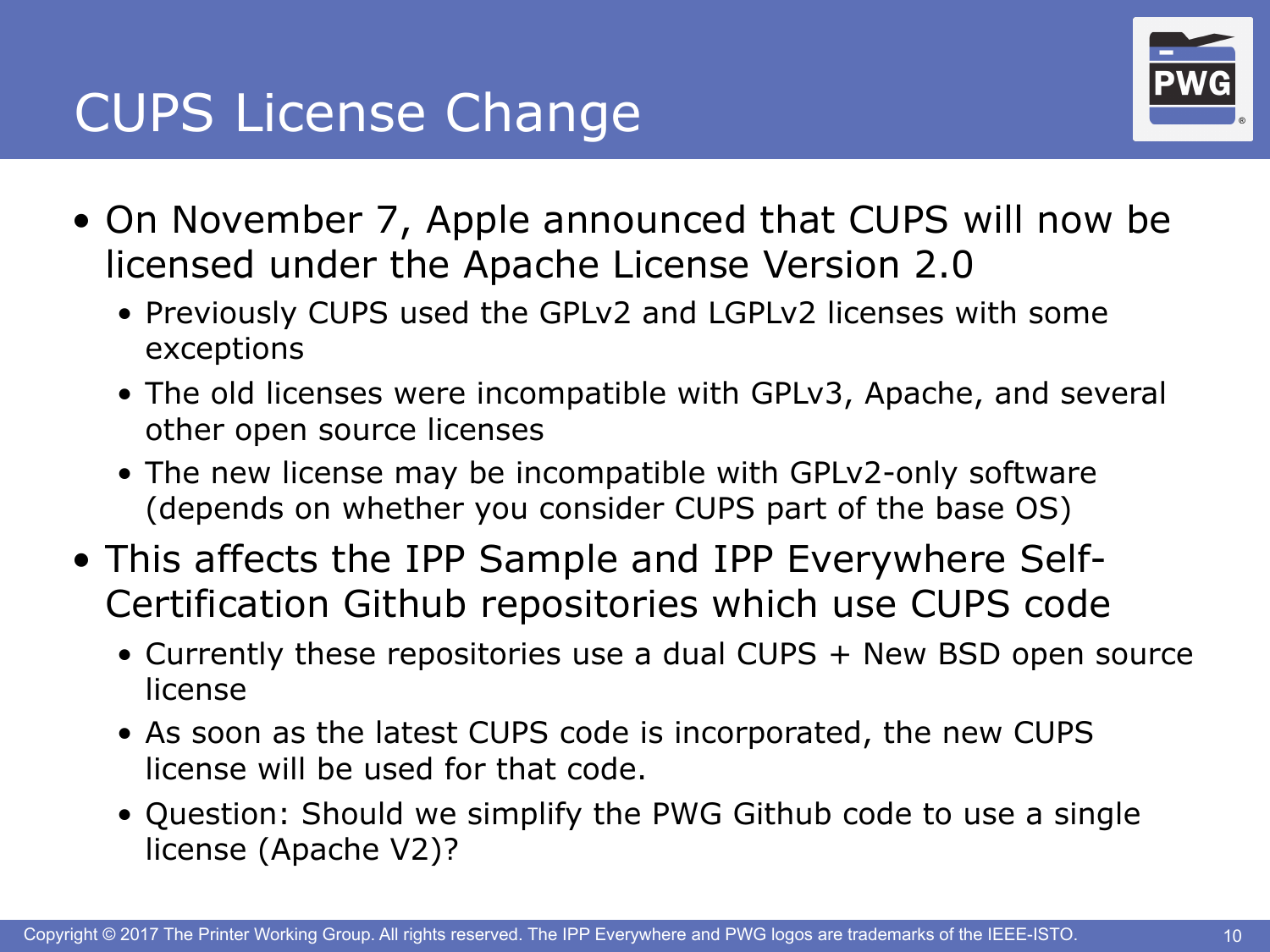# Apache License Version 2.0 Summary Pw



• Basically a superset of the New BSD license

| Apache License Version 2.0                              | <b>New BSD</b>               |  |
|---------------------------------------------------------|------------------------------|--|
| 1. Definitions                                          | No definitions provided      |  |
| 2. Grant of Copyright License                           | Initial paragraph of license |  |
| 3. Grant of Patent License                              | Not addressed                |  |
| 4. Redistribution                                       | Items 1-3 of license         |  |
| 5. Submission of Contributions                          | Not addressed                |  |
| 6. Trademarks                                           | Not addressed                |  |
| 7. Disclaimer of Warranty                               | Final paragraph of license   |  |
| 8. Limitation of Liability                              | Final paragraph of license   |  |
| 9. Accepting Warranty of<br><b>Additional Liability</b> | Not addressed                |  |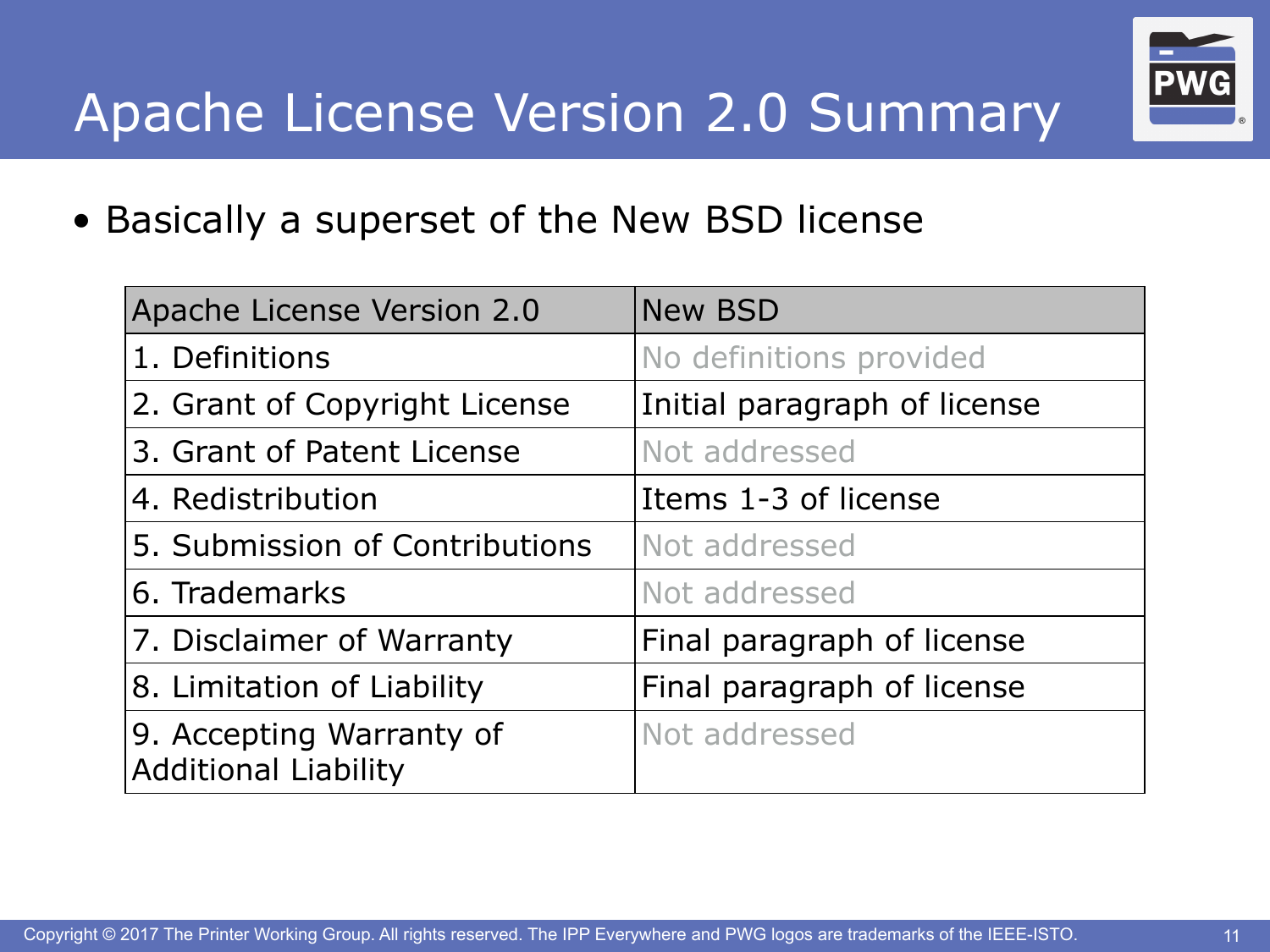## Apache License Version 2.0 (con't)

- Advantages for PWG:
	- Addresses how contributions from non-members are accepted
	- Addresses IP (patent and trademark) issues
	- Further protects the PWG from warranty or liability claims
	- Philosophically aligned with PWG membership agreement and IP policy
		- Contributions given to PWG are available for use in a standard/ software
		- Patent grant limited to the standard/software
		- Trademarks (PWG, IPP Everywhere) limited to identifying our work
- Disadvantages for PWG:
	- Not compatible with GPL2-only software (might be a consideration in the future, but is also an issue for CUPS)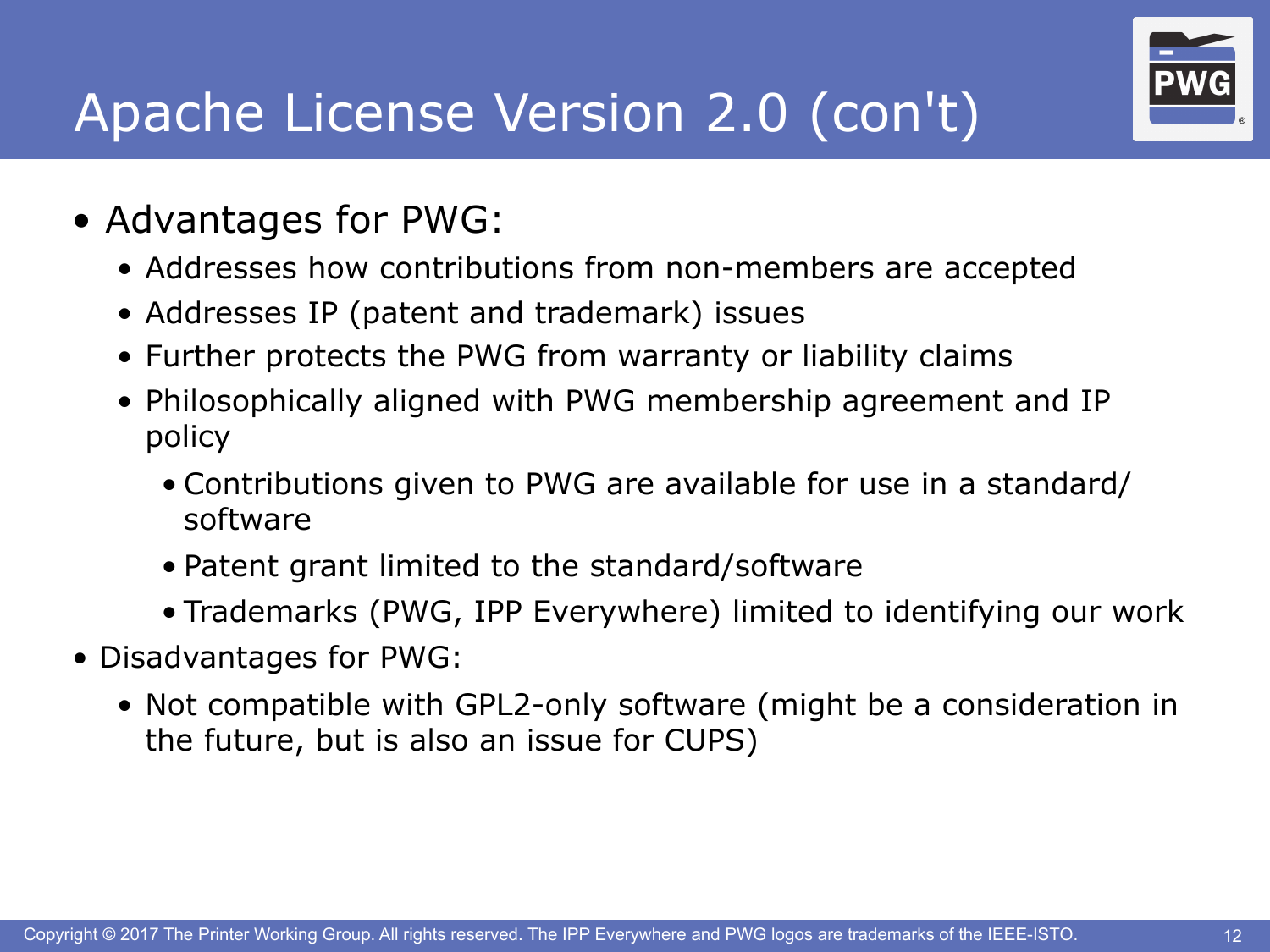#### **IPP Presets**



- Current (stable) registration document:
	- <https://ftp.pwg.org/pub/pwg/ipp/wd/wd-ipppreset-20171108-rev.pdf>
- "job-presets-supported" and "job-triggers-supported" Printer Description attributes
- Provides named presets (sets of Job Template attributes)
- Provides a way for Clients to know that selection of one Job Template attribute value should also select others, e.g., selecting 4x6 media should also trigger "printquality" getting set to 'high'.
- Schedule: Start IPP WG Last Call ASAP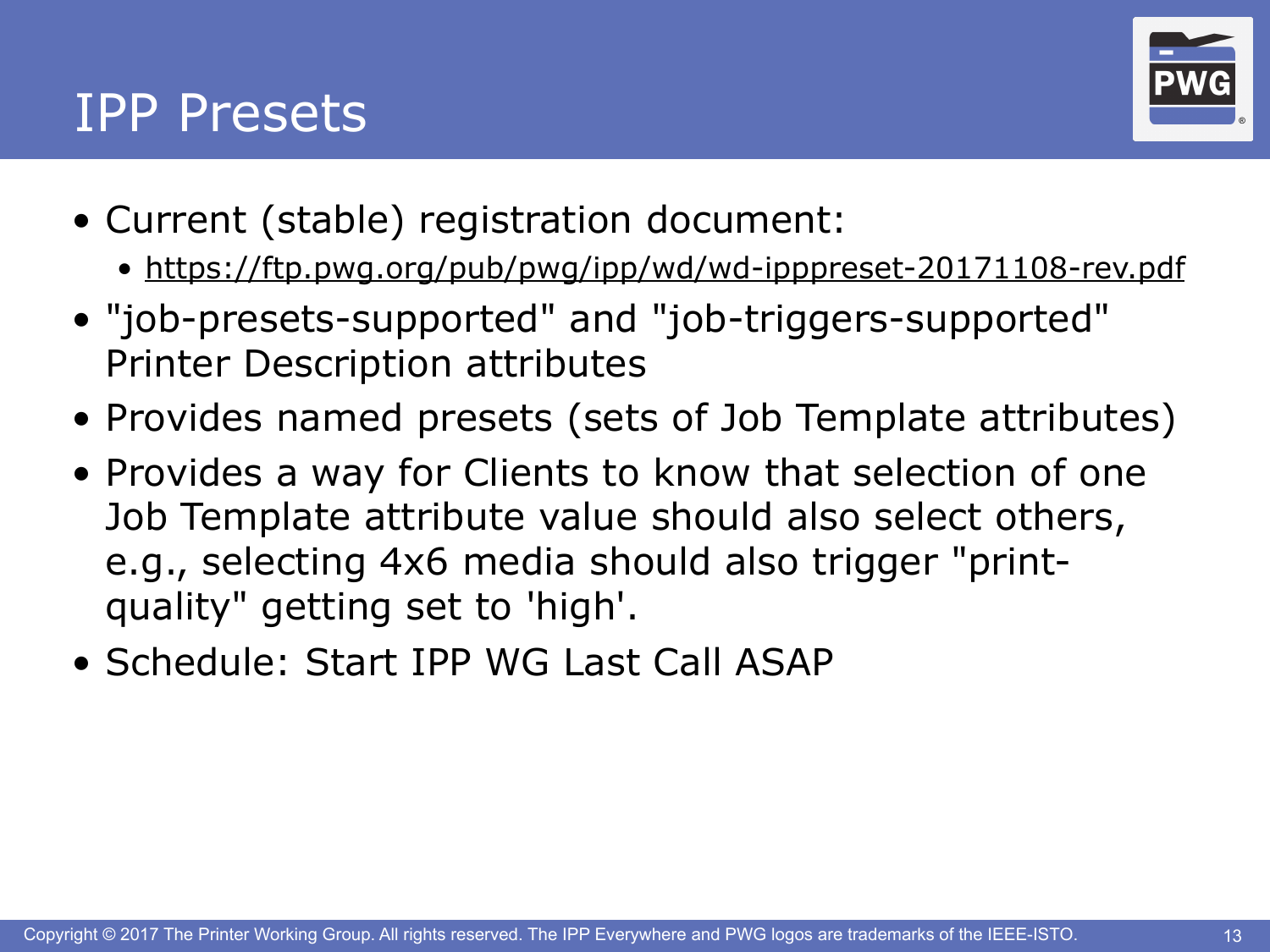

Lunch Break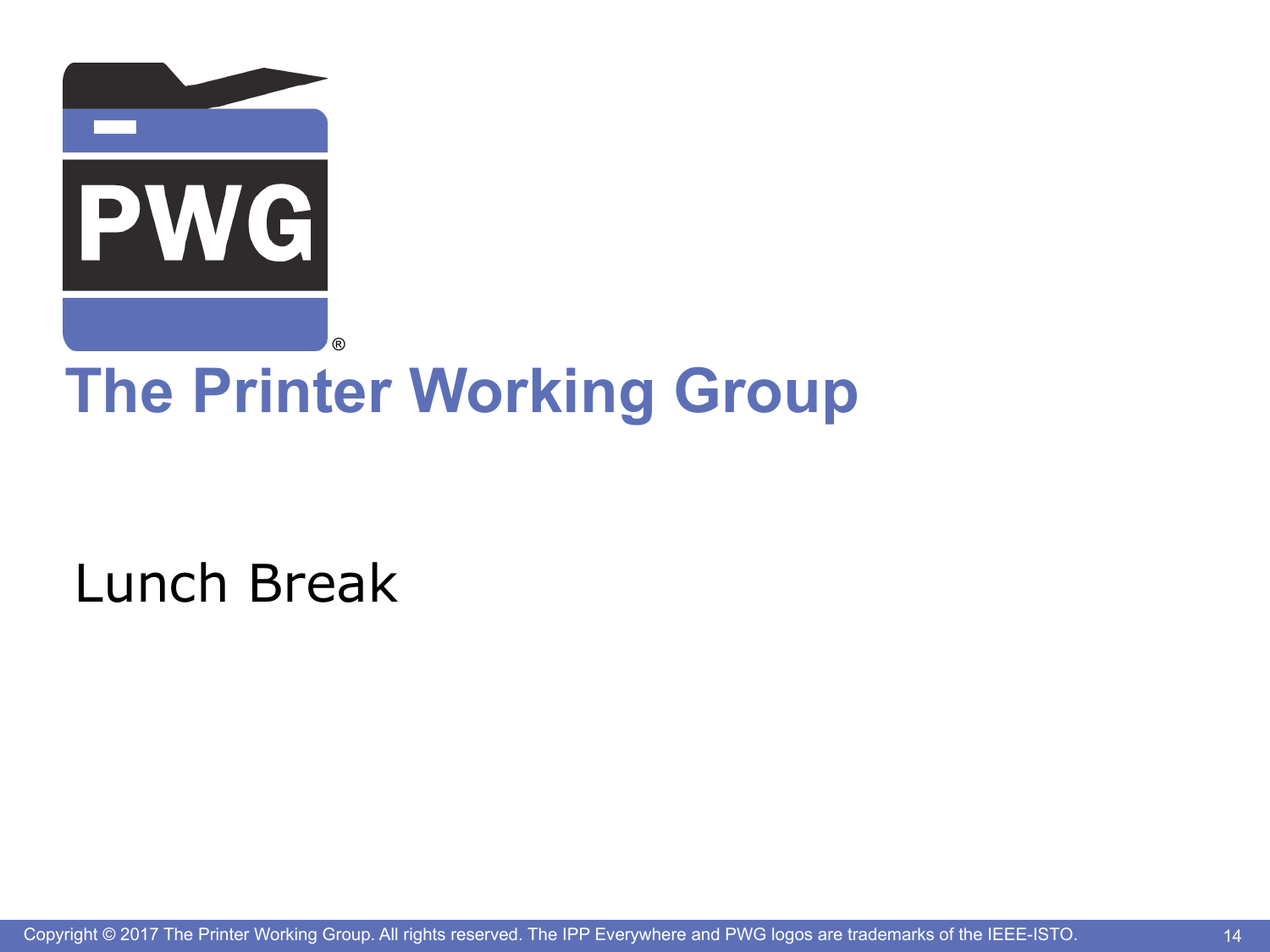# IPP System Service (SYSTEM)



- Current prototype draft at:
	- [http://ftp.pwg.org/pub/pwg/ipp/wd/wd-ippsystem10-20171113](http://ftp.pwg.org/pub/pwg/ipp/wd/wd-ippsystem10-20171113-rev.pdf/pub/pwg/ipp/wd/wd-ippsystem10-20170910-rev.pdf) [rev.pdf](http://ftp.pwg.org/pub/pwg/ipp/wd/wd-ippsystem10-20171113-rev.pdf/pub/pwg/ipp/wd/wd-ippsystem10-20170910-rev.pdf)
- Combines and implements a concrete IPP binding of the following abstract Semantic Model 2.0 services and objects:
	- PWG 5108.06: System Object and System Control Service
	- PWG 5108.03: Network Resource Service
	- PWG 5109.1: Cloud Imaging Requirements and Model
- Proposed Schedule:
	- Stable draft in Q2 2018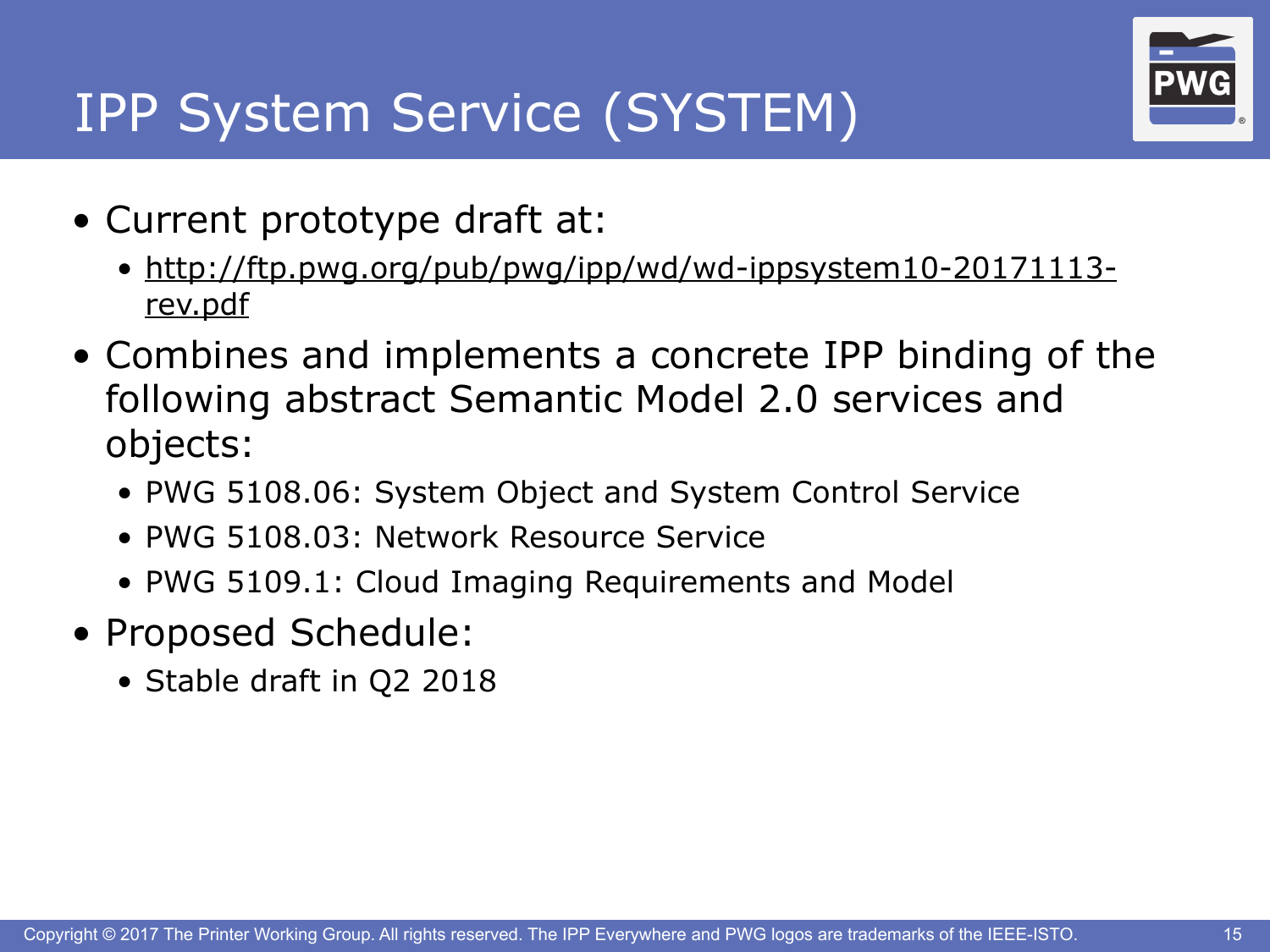

## IPP Workgroup Session, Day 2 November 16, 2017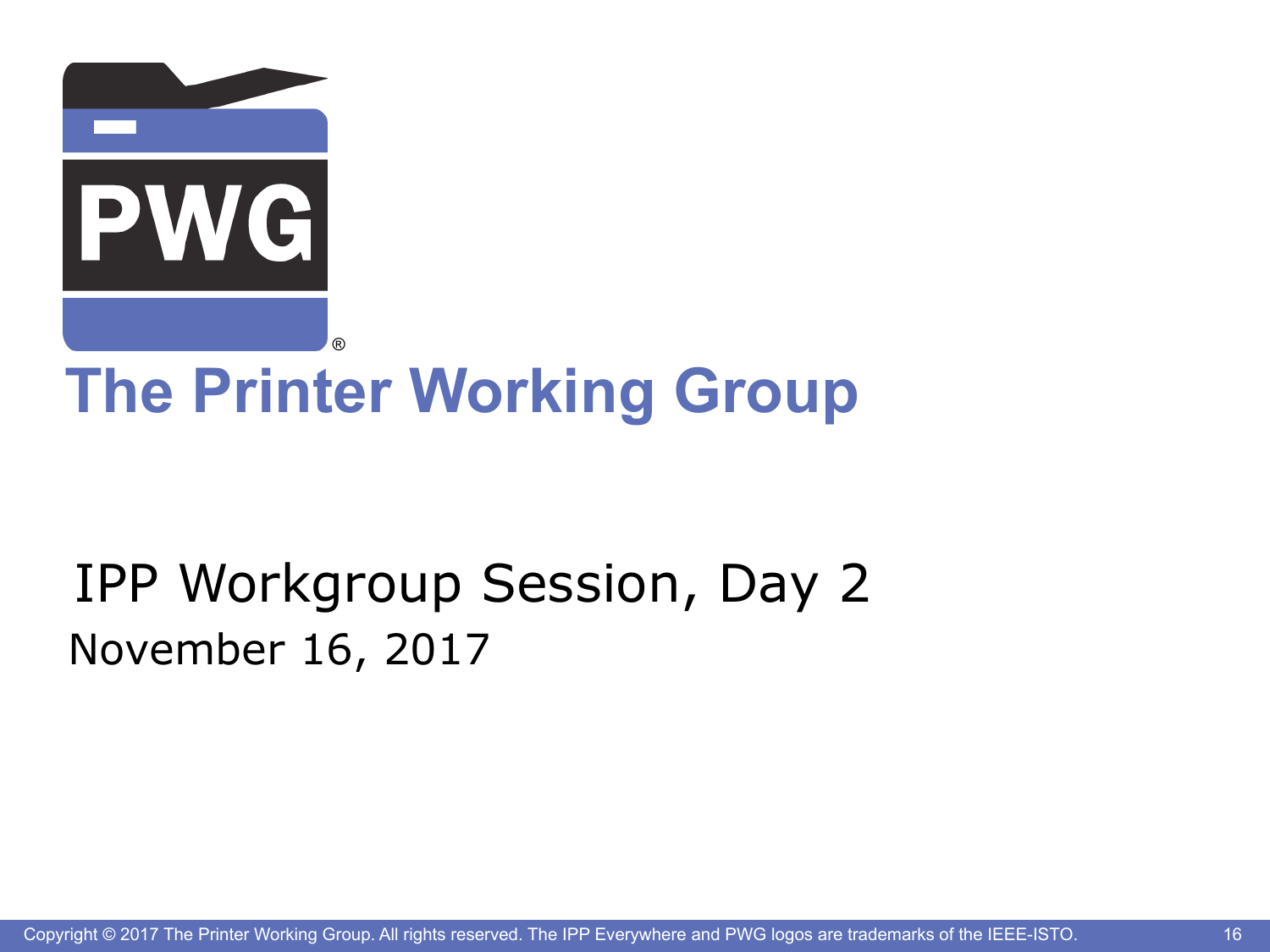### PWG IP Policy



- "This meeting is being held in accordance with the PWG Intellectual Property Policy"
	- [http://www.pwg.org/chair/membership\\_docs/pwg-ip-policy.pdf](http://www.pwg.org/chair/membership_docs/pwg-ip-policy.pdf)
- TL;DR: Anything you say in a PWG meeting or email to a PWG address can be used in a PWG standard
	- (but please do read the IP policy above if you haven't done so)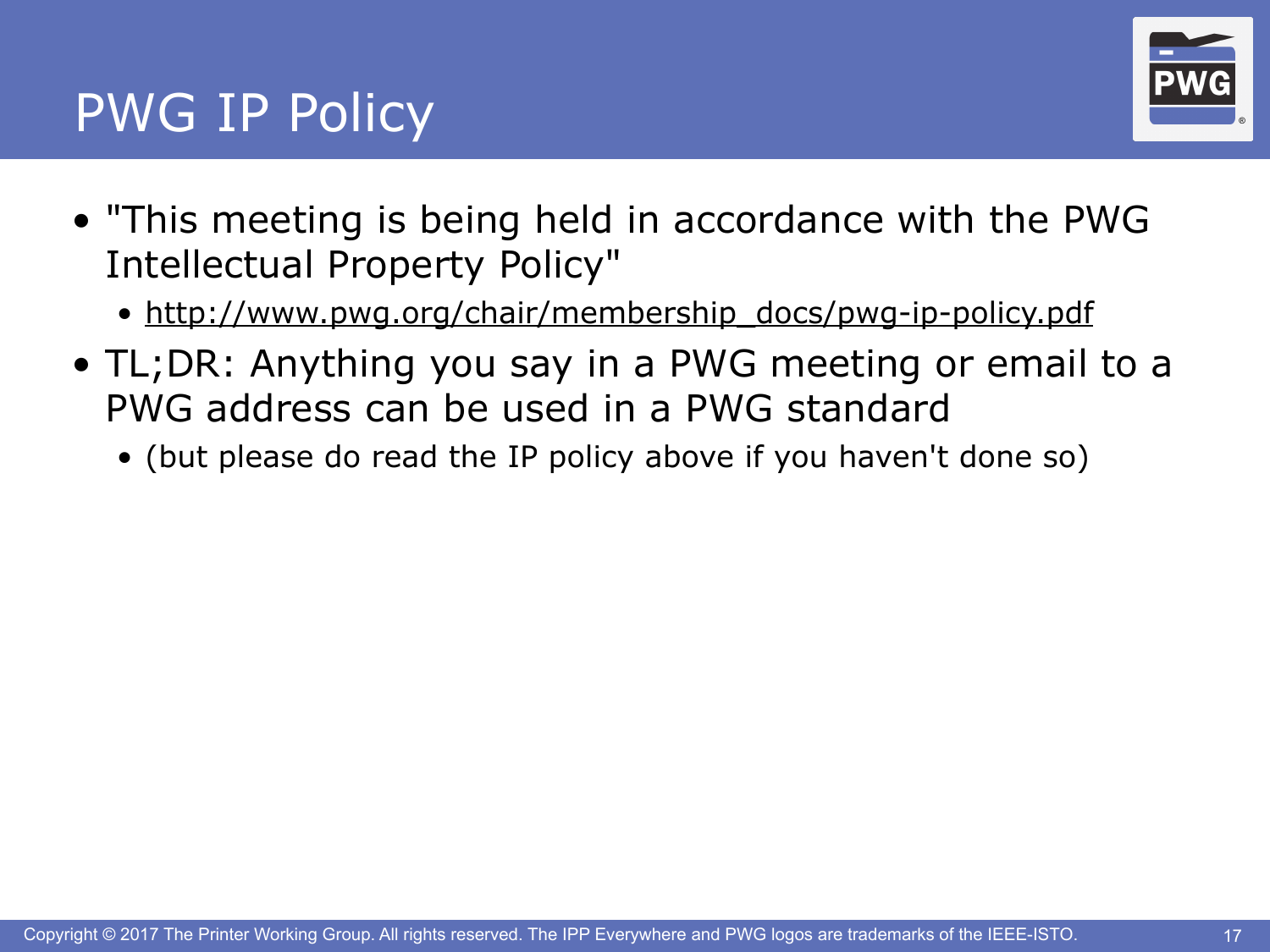



#### **November 15, 2017**

| When                        | What                                               |
|-----------------------------|----------------------------------------------------|
|                             | 10:30 - 12:00 IPP Workgroup Status and IPP Presets |
| $12:00 - 12:30$ Lunch Break |                                                    |
|                             | 12:30 - 3:30 IPP System Service v1.0               |

#### **November 16, 2017**

| When                      | What                                              |
|---------------------------|---------------------------------------------------|
|                           | 11:00 - 12:00 IPP Get-User-Printer-Attributes and |
|                           | <b>IPP Authentication Methods</b>                 |
| 12:00 - 12:30 Lunch Break |                                                   |
|                           | 12:30 - 2:00 Liaison Status and Next Steps        |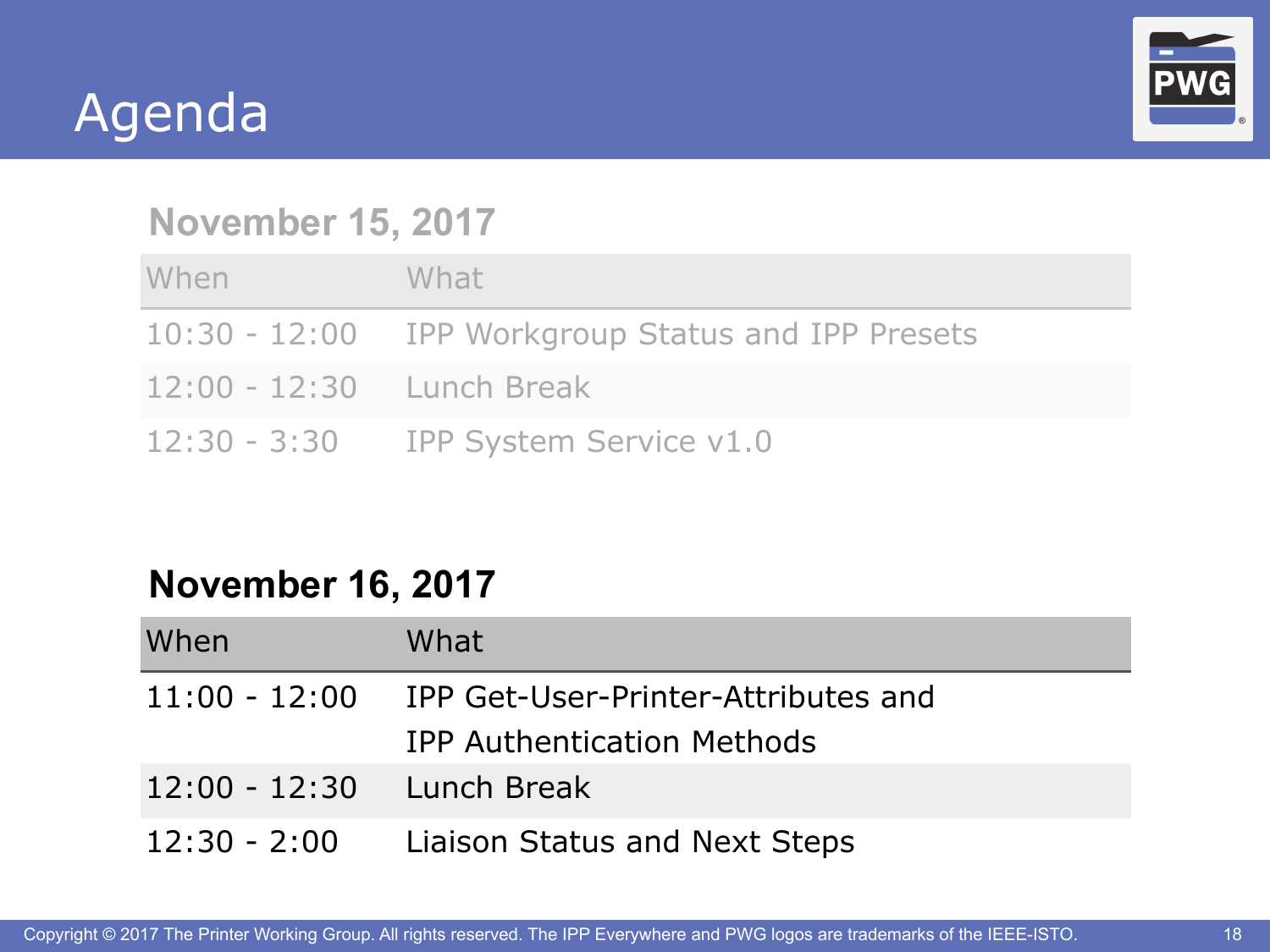

- Current (stable) registration document:
	- <http://ftp.pwg.org/pub/pwg/ipp/wd/wd-ippgupa-20171116-rev.pdf>
- Version of Get-Printer-Attributes that uses the most authenticated user to filter the attributes and values that are returned
	- Get-Printer-Attributes is not defined to do filtering based on the requesting user
- This operation can be authenticated
	- Get-Printer-Attributes is not defined to do authentication, so most Clients will not work with Printers that try to authenticate it
- Schedule: Start IPP WG Last Call ASAP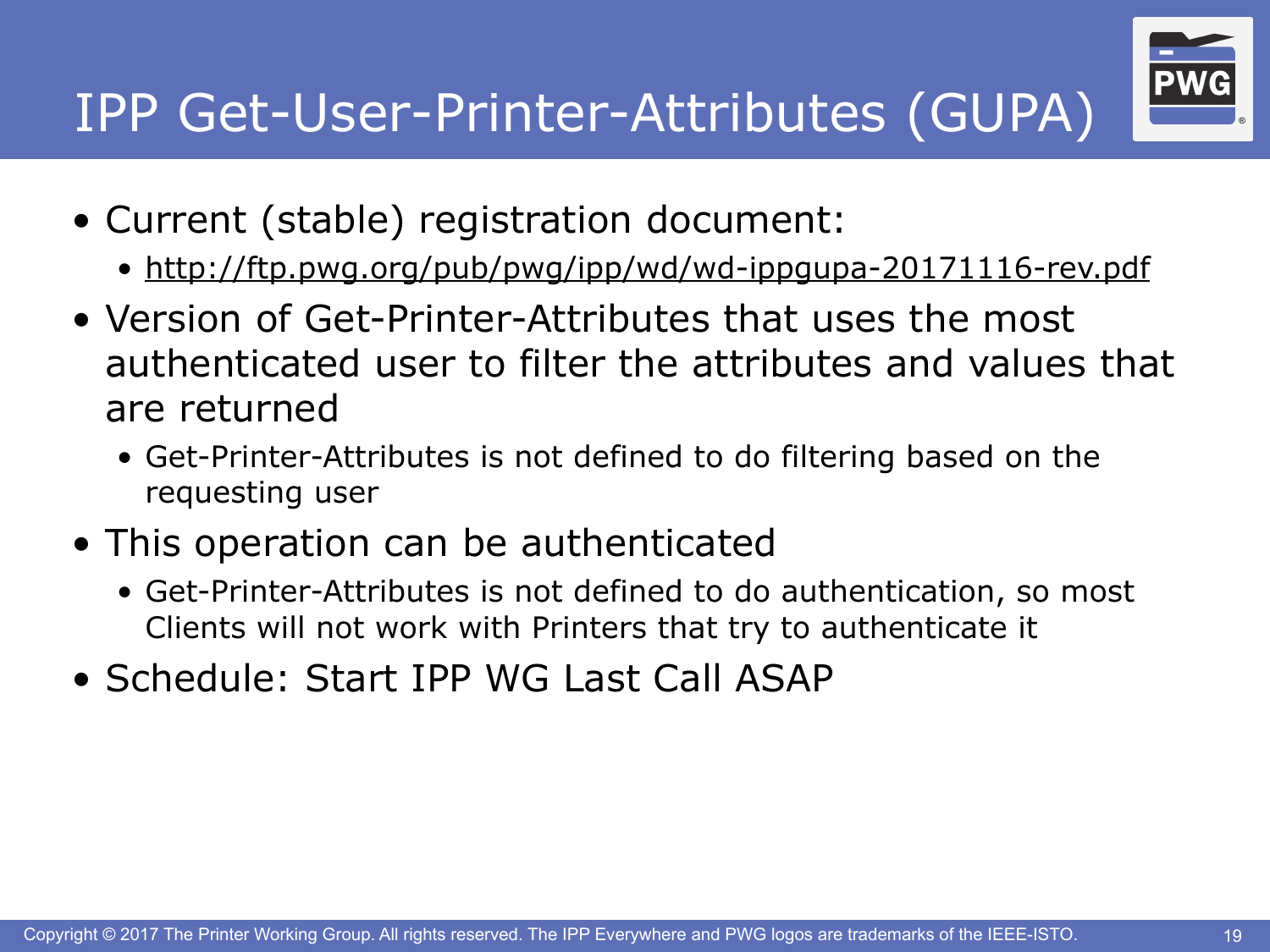### **IPP Authentication Methods**

- Current white paper:
	- <http://ftp.pwg.org/pub/pwg/ipp/whitepaper/tb-ippauth-20170803.pdf>
- Provides an overview of how HTTP authentication methods are used with IPP
	- Currently HTTP Basic, HTTP Digest, HTTP Bearer (OAuth 2.0), HTTP Negotiate (Kerberos)
	- Maybe HTTP MutualAuth and others in the future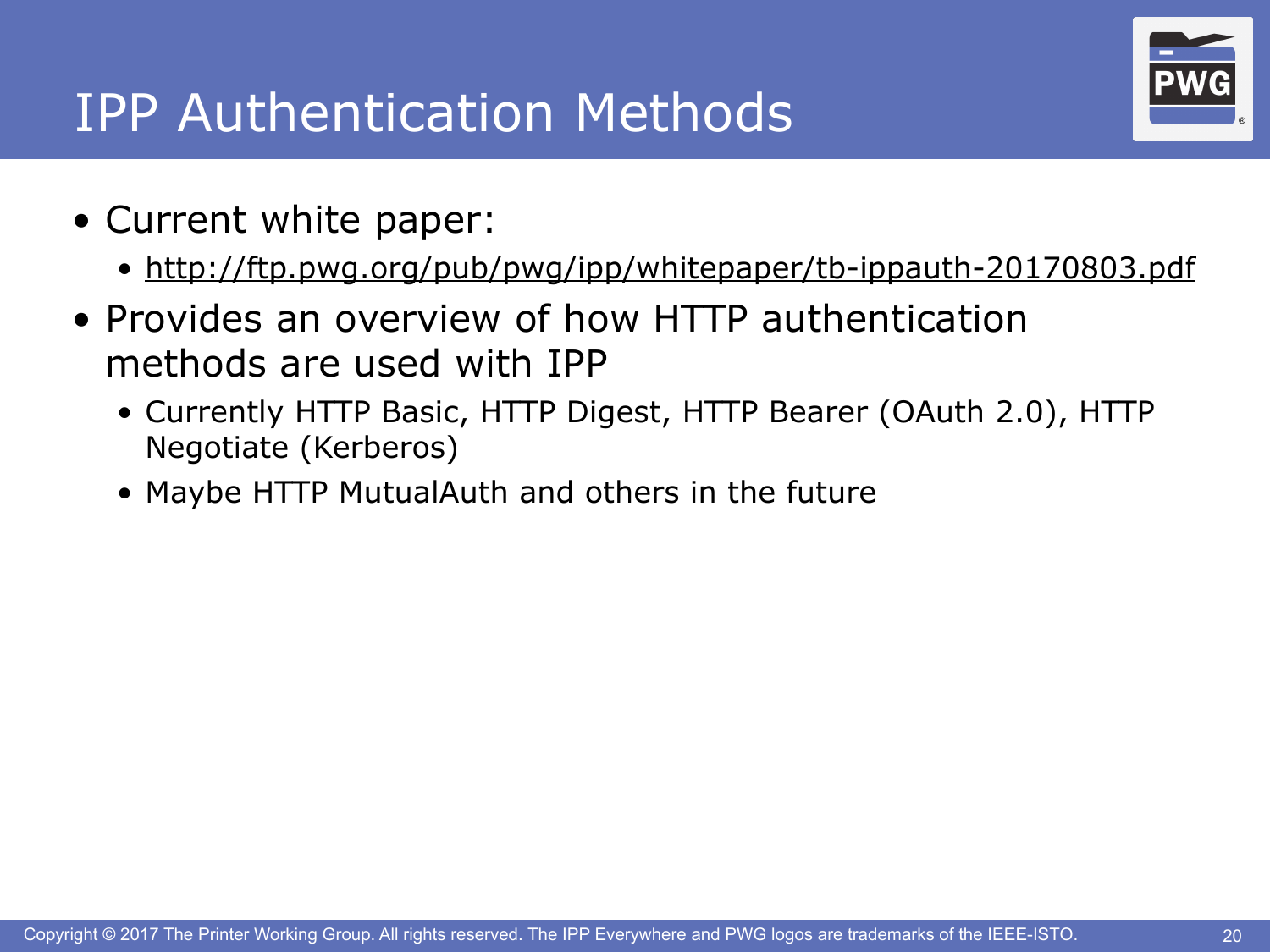

- OAuth 2.0 (RFC 6749) defines four (sometimes confusing) roles: Authorization Server, Client, Resource Owner, and Resource Server
- OAuth 2.0 uses a multi-step authentication process:
	- Step 1 involves a web-based authorization/authentication process where a Client requests authorization from the Resource Owner (via the Client's web browser viewing a page on the Authorization Server)
		- If successful, the Client client gets a "grant" approving access in a redirection URL with URL-encoded form variables
		- PKCE (RFC 7636) is used for "native apps" to securely perform this step
	- Step 2 involves the Client requesting an "access token" from the Authorization Server using the grant it got from step 1. This request is a HTTP POST using form variables
	- Step 3 involves the Client supplying the access token to the Resource Server to authenticate/authorize access to the resource. For IPP/ HTTP the Bearer method (RFC 6750) is used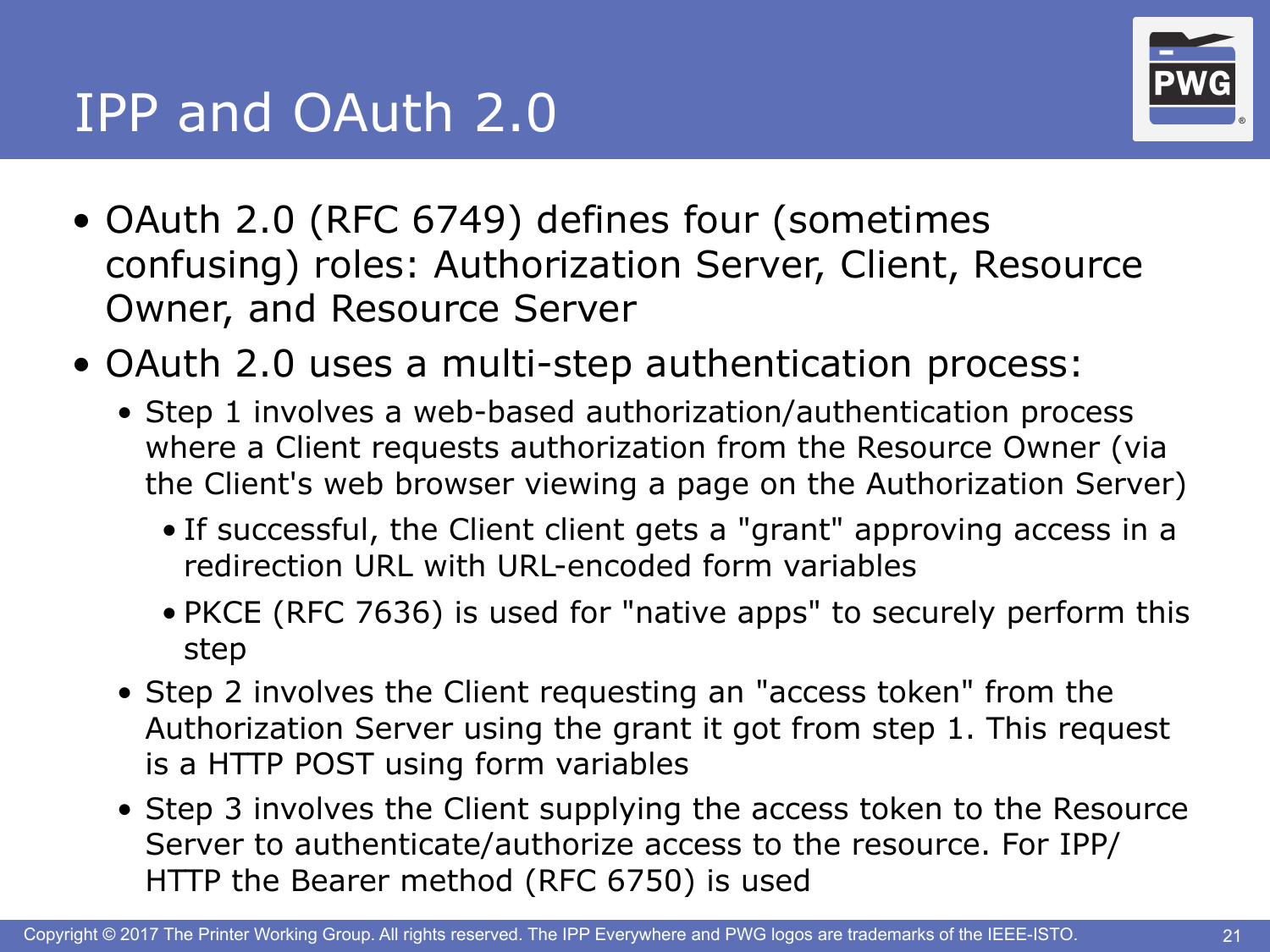

- OAuth 2.0 also has a password grant method where you supply a username and password and get an access token
	- Replaces steps 1 and 2 on the previous slide with a single POST with the credentials (no web browser needed)
	- Not widely implemented since it does not support things like twofactor authentication, captchas, and other enhancements to the traditional username + password approach
- Printers that implement OAuth 2.0 as an authentication method also must use token introspection (RFC 7662)
	- <https://tools.ietf.org/html/rfc7662>
- Good background reading:
	- <https://aaronparecki.com/oauth-2-simplified/>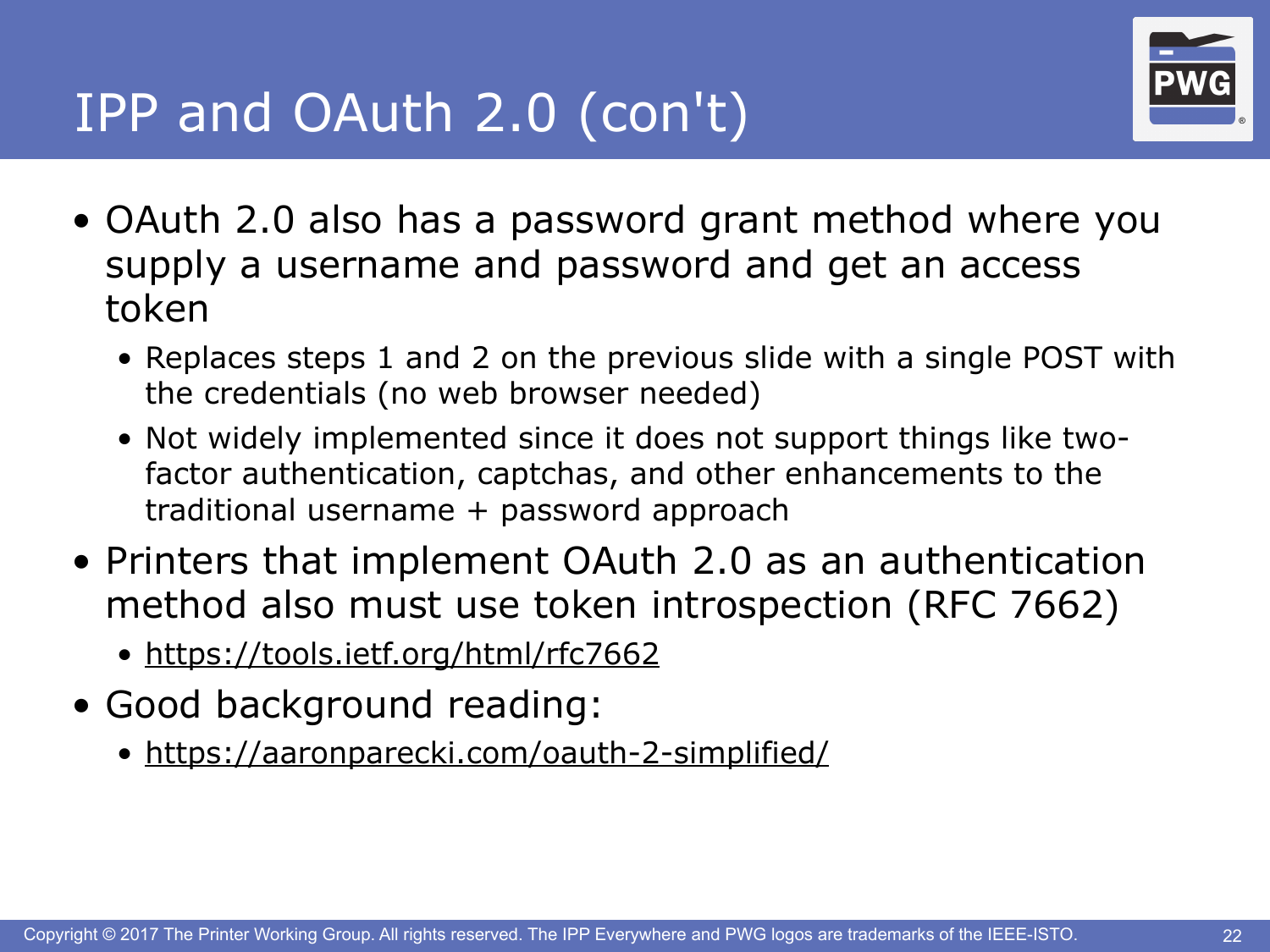

Lunch Break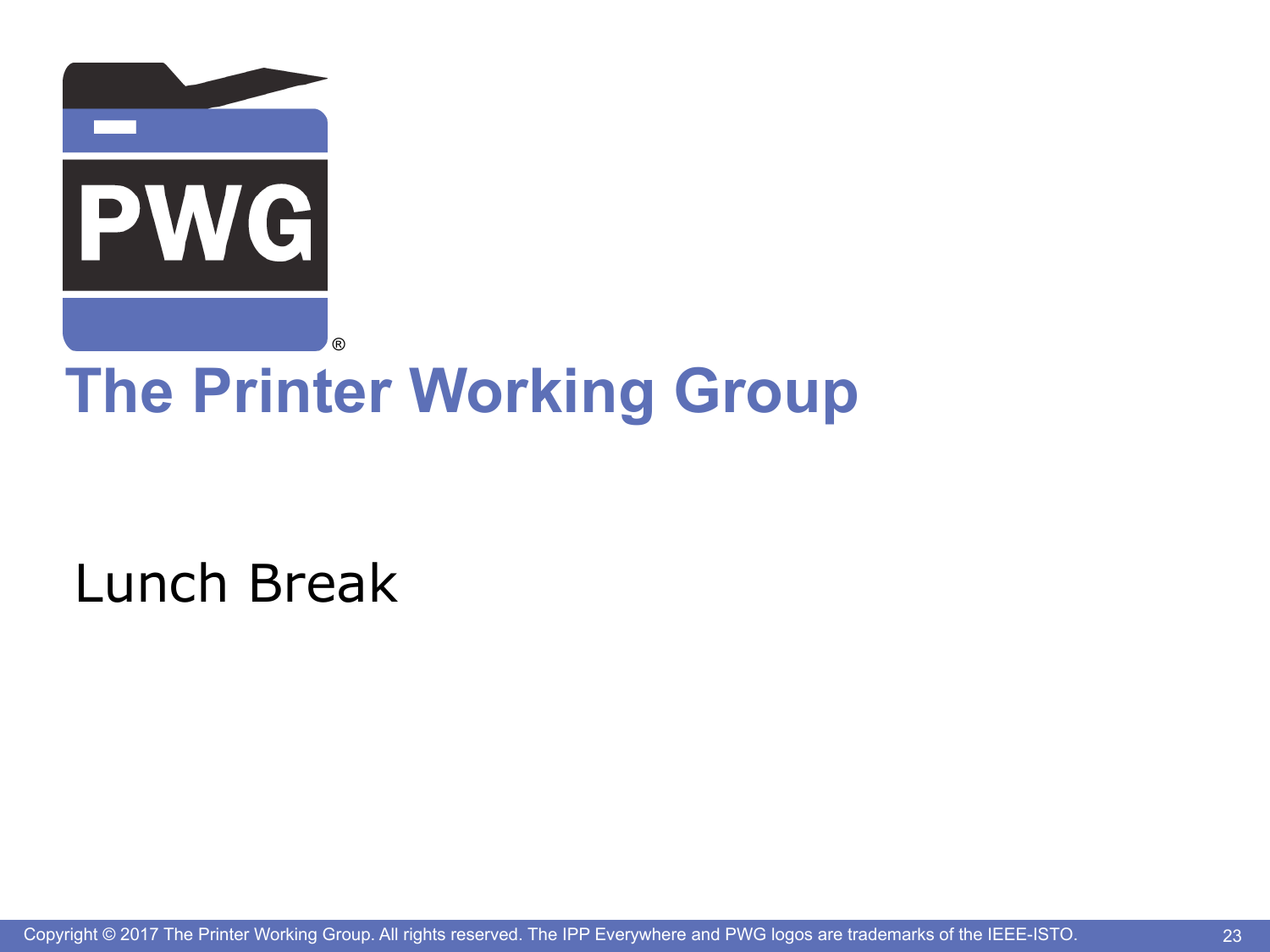#### Liaisons



- See Plenary slides for status
- Discuss any 3D issues that came up during the Plenary that need to be discussed in the IPP workgroup...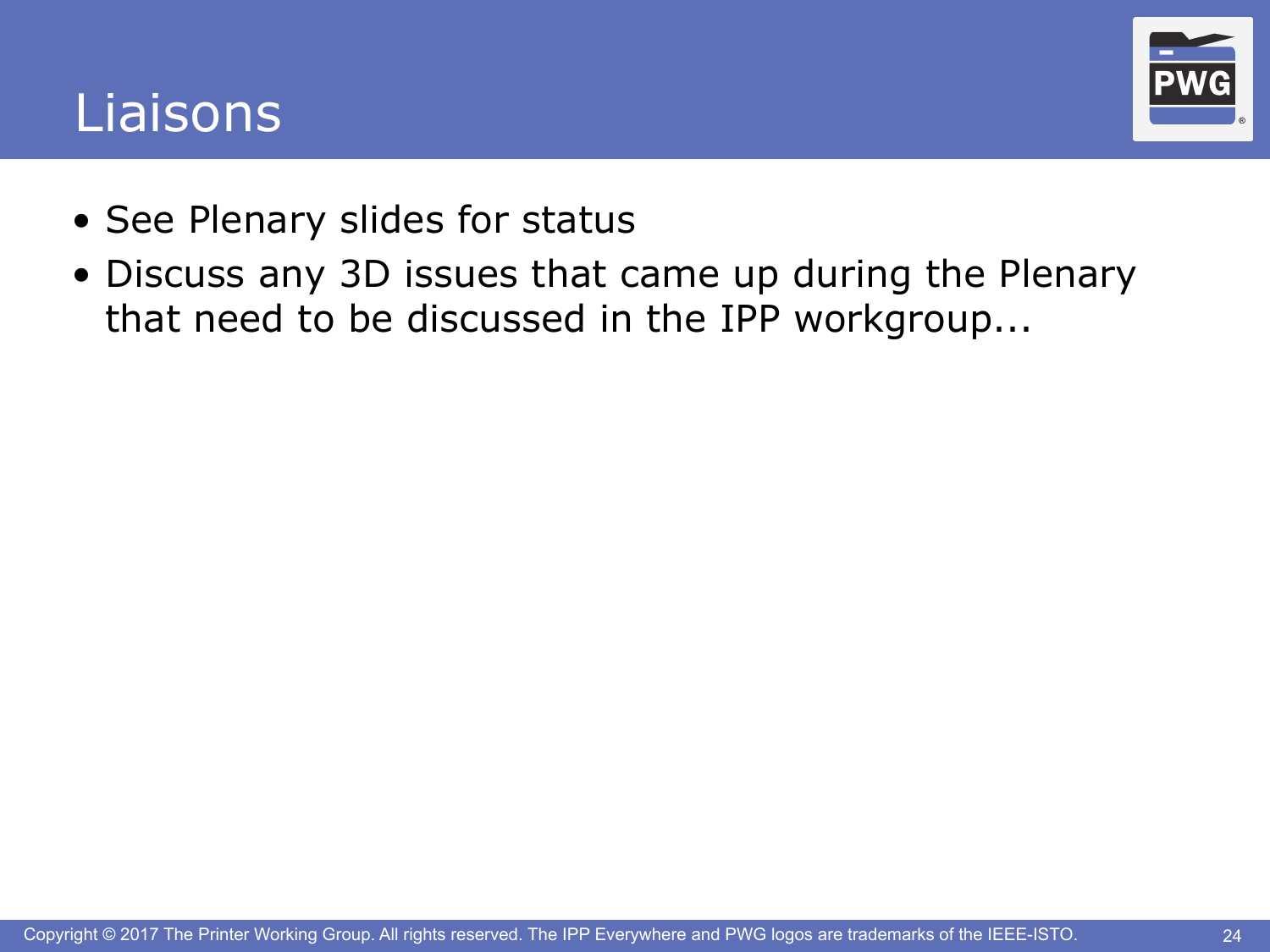

Next Steps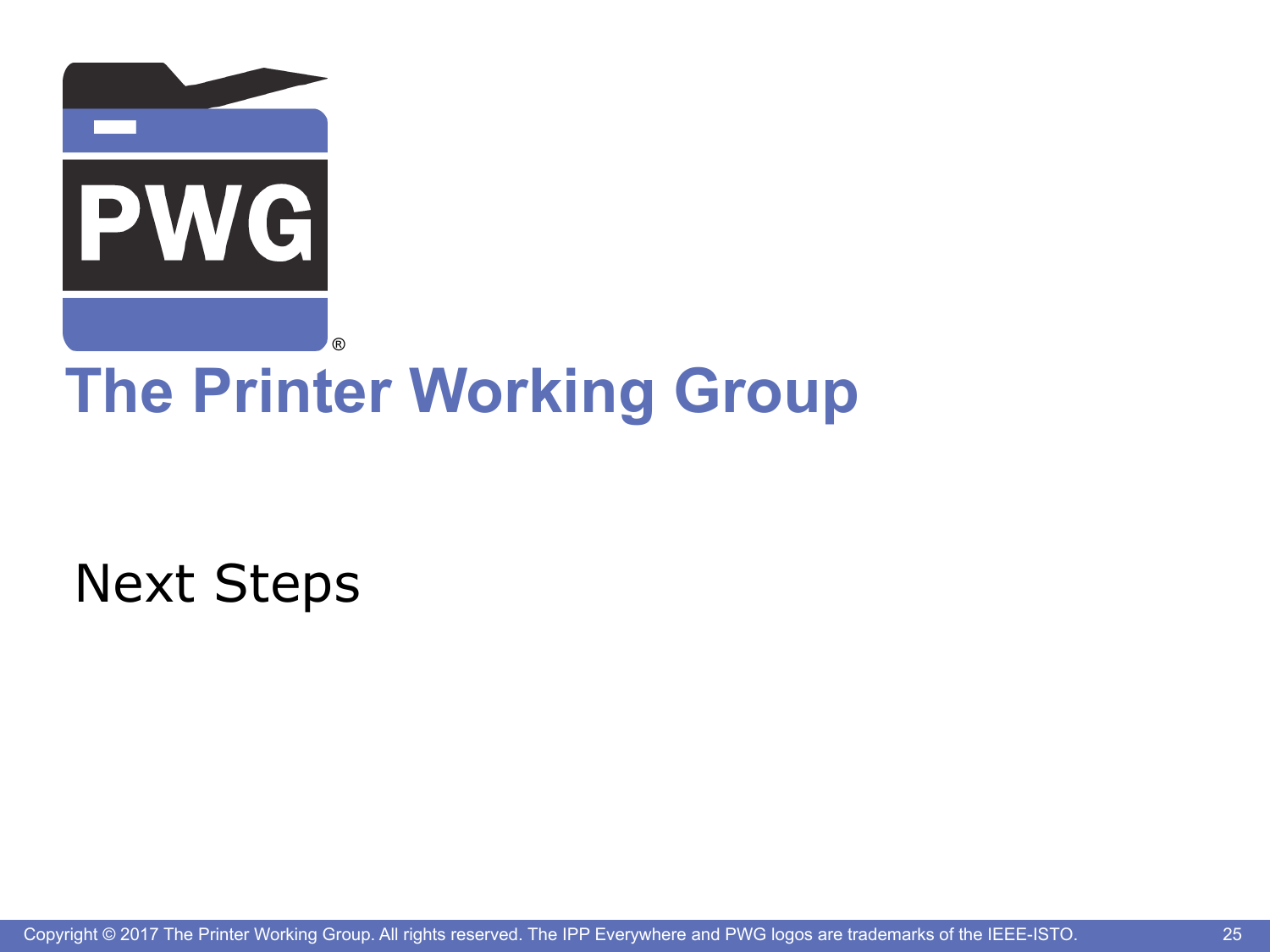#### **Next Steps**

| WG<br>$\mathbf{P}$ |    |
|--------------------|----|
|                    | R. |

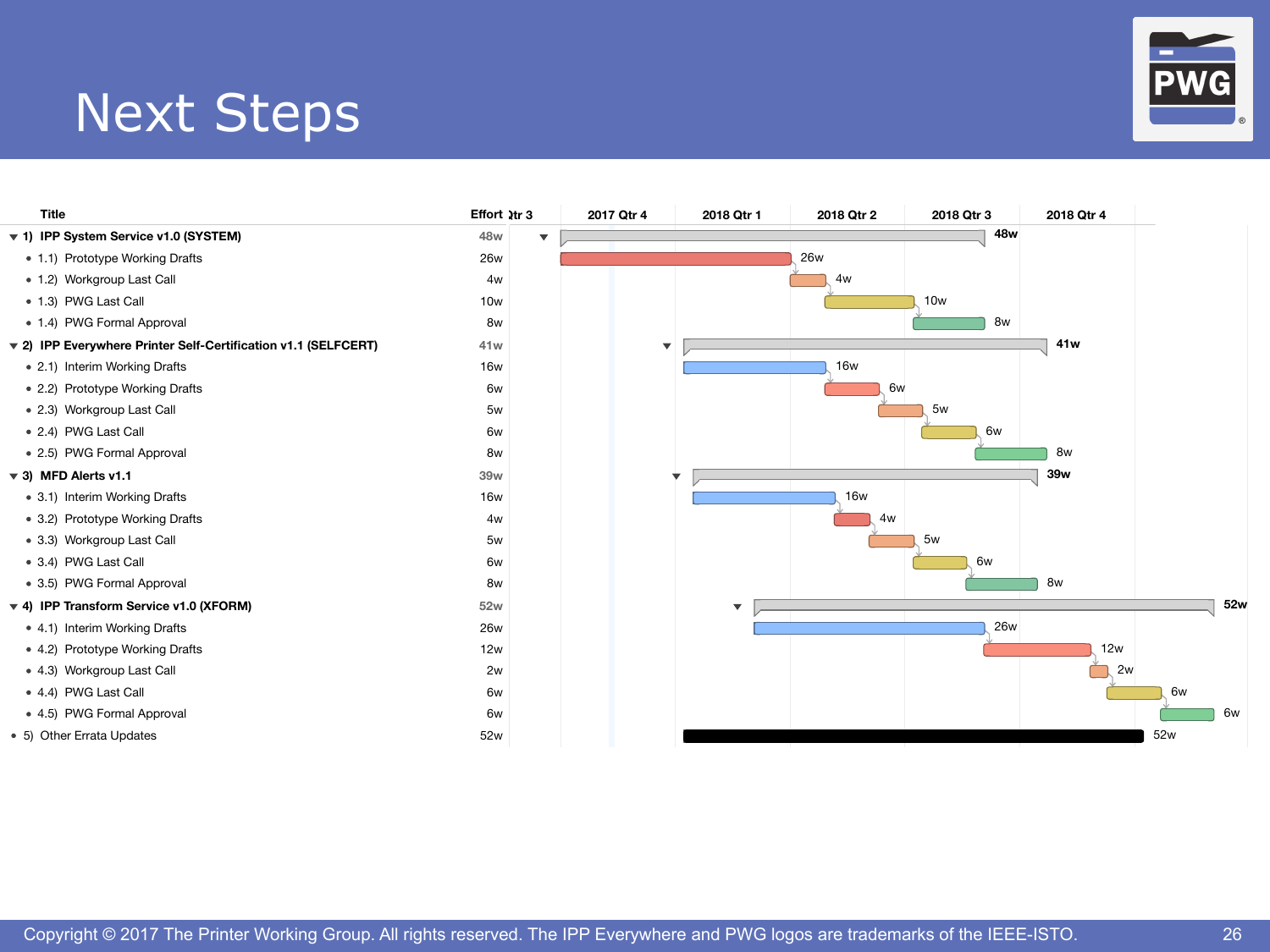### **Next Steps**

- Advance IPP/1.1 to IETF Internet Standard
	- Request change of status
- IPP Authentication Methods (Smith)
	- Continue developing as a white paper
- IPP Get-User-Printer-Attributes (Smith)
	- Finish IPP last call
- IPP Presets (Smith)
	- Finish IPP last call
- IPP System Service (Ira/Mike)
	- Stable working draft in Q2 2018
- IPP Everywhere Printer Self-Certification Manual v1.1 (Mike/Smith)
	- Interim working draft in Q1 2018
- MFD Alerts v1.1 (Ira/Mike Errata Update)
	- Initial working draft in Q1 2018
- IPP Transform Service v1.0 (Ira/Paul)
	- Initial working draft in Q2 2018